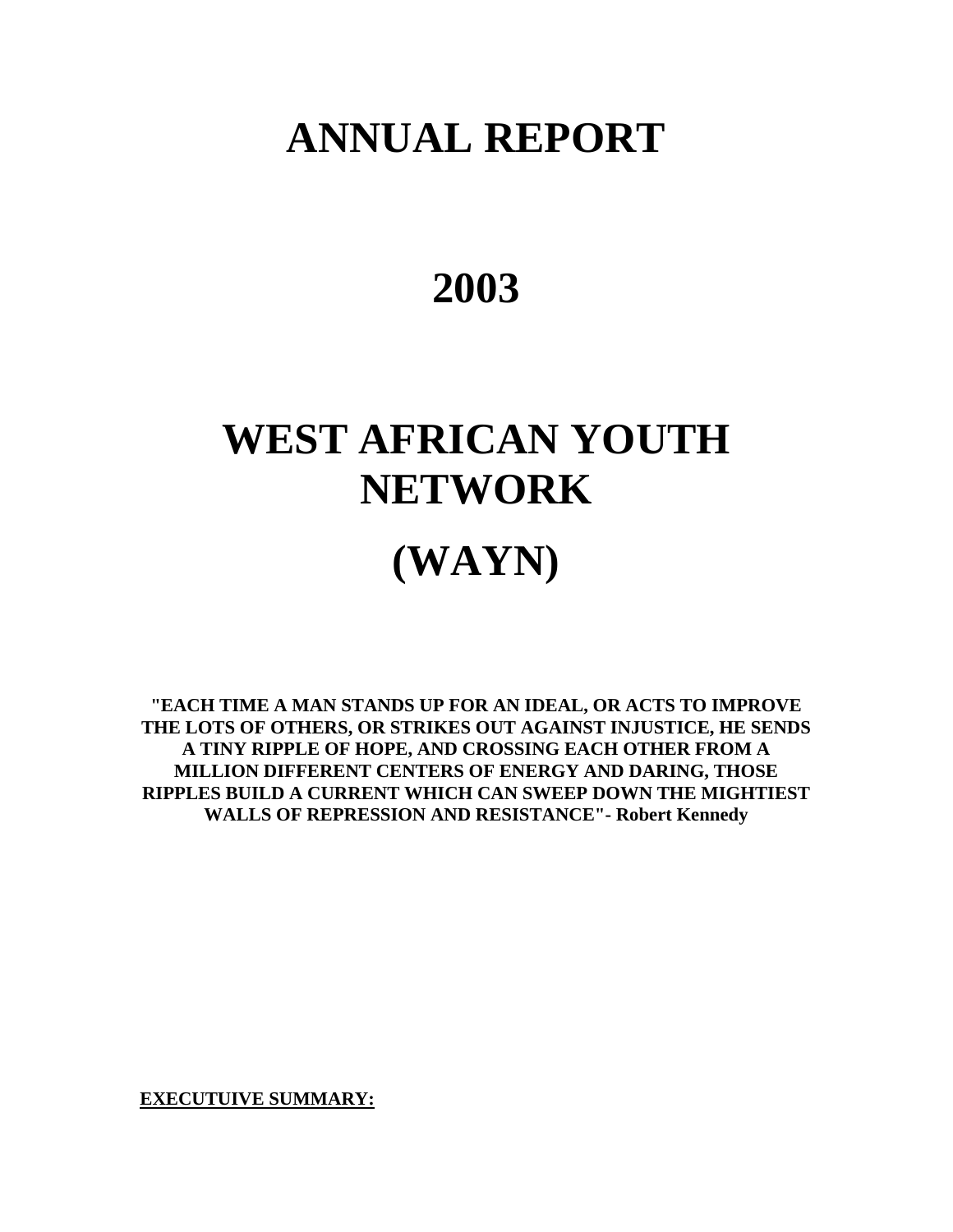The intricacies of the year 2003 awaken new challenges to mankind everywhere. Wars, rumours of wars, terrorism, natural disasters, and instability continue to hunt mankind everywhere. The region of West Africa, in particular, witnessed many dramatic events, which helped to exacerbate the suffering of millions, and decimated the lives of many of the region's precious jewels. West Africa, as a region entered the year badly bruised and still trying to recover from years of bad leadership, external and internal manipulation, closed societies, unstable political climates, devastated communities and collapsed systems.

Captivating headlines: **"War Continues in Liberia"; "Falling out of with the Ivorian Mercenaries"; Ivorian Conflict hits Cattle trade"; "Coup in Guinea Bissau"; "Labour Unrest in Nigeria"; "Mauritania Coup Failed"; "Ceasefire Broken"; "HIV/AIDS Takes Toll"; "Corruption Threatens Stability"; "Government Charged With Human Rights Violations** "reflected the media coverage of events in West Africa in the year 2003.

During the year under review, elections were held in Togo, Nigeria and Guinea but unfortunately the results of these elections demonstrated the refusal of West African Countries to subscribe to the basic tenets of free and fair elections. The year also witnessed the continuation of conflicts in Liberia and Ivory Coast, a coup detat in Guinea Bissau as well as the massive proliferation of small arms thereby seriously threatening the peace and security of the sub-region.

The fatalities recorded by the conflicts in West Africa brought nothing but tragedy in 2002. Not only did it stifle economic development, democracy, political stability or any other form of improvement, they complicated, and to a large extend, frustrated every plans for the advancement of the region.

This sad state of affairs posed enormous but surmountable responsibilities on the shoulders of the region's youngest citizens. It further increased the challenges faced by organizations working in the fields of conflict resolution, human rights, peace-building, governance and HIV/AIDS Activities.

One of such organizations is the **West African Youth Network (WAYN).**  2003 was certainly a busy year for us at WAYN. In addition to running our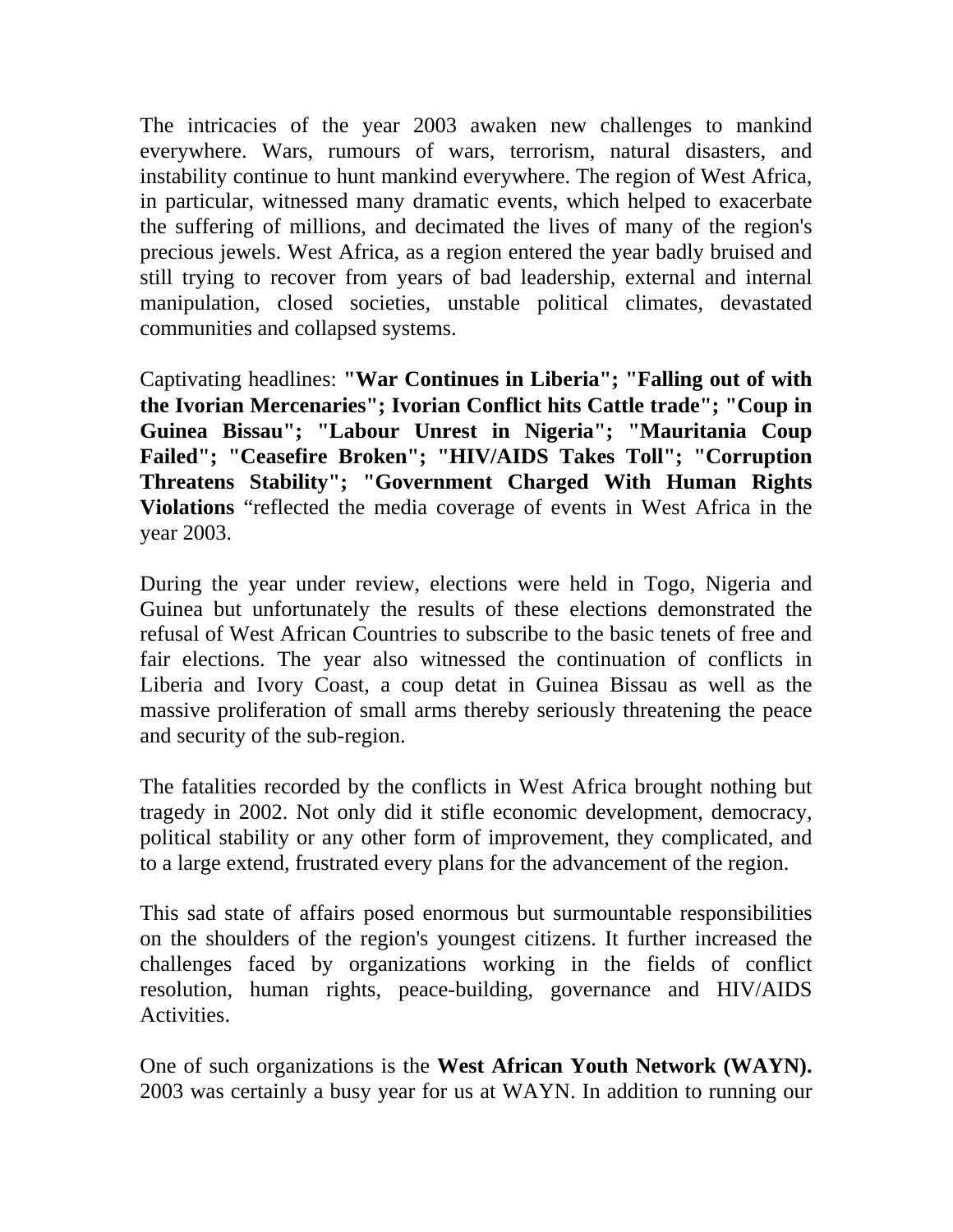own programmes we were involved in other programs such as continuing our collaborations and partnership with partner organizations, and regional and international outreach.

The main strategic target for WAYN in 2003 was to promote human rights and good governance, mainstream the participation of young people in peace building, HIV/AIDS Campaigns as well as breakdown traditional paradigms that hamper the holistic involvement of young people in local, national and regional decision making bodies.

In December, WAYN took time out to reflect on the work it has been doing. This enabled the organization to think carefully about the strategies that have worked for it so far and how it can continue to develop the work it do with great youth leaders across the region.

 This Report seeks to give a synopsis view of the various programme activities of WAYN during the year 2003. It further examines the strengths, weaknesses, opportunities and threats of the network with the aim of infusing a new level of dynamism into its Action Plan and propelling the organization to a new height. Finally, the Report also encompasses a Proposed Plan of Action and Programme Activities for 2004.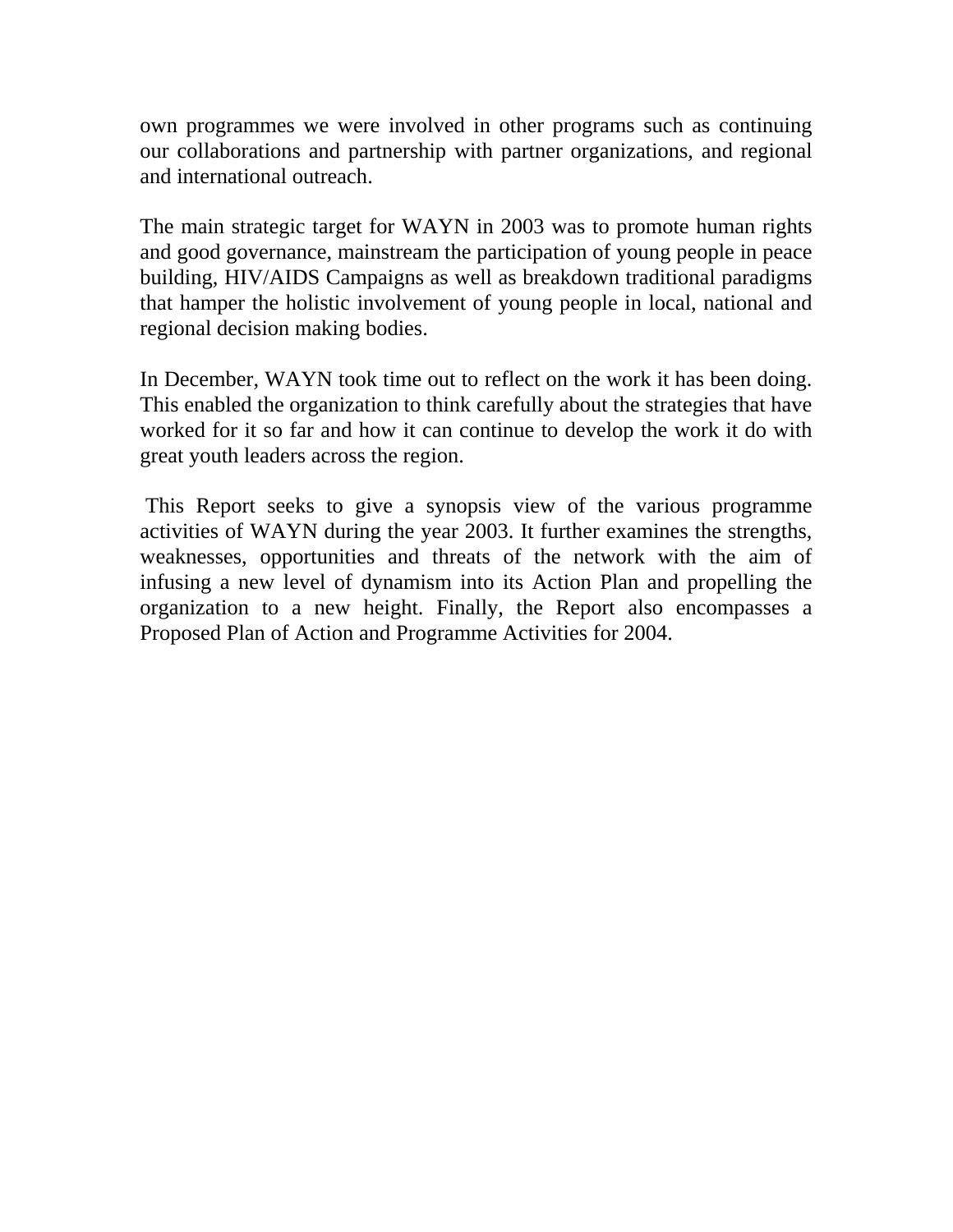#### **Organizational Background**:

The **West African Youth Network (WAYN**) was established in March 2001 by four young people from West Africa who felt the urgent need to mobilize young people to get off the fence and participate in practical activities affecting their future. The creation of the organization was in direct response to the increase in the level of conflicts around the region, coupled with the alarming increased in the number of human rights abuses and violations.

#### **IT'S PROGRAMMES: WAYN's five main areas of work are:**

1. Empowering young people to serve as agents for social transformation and democratic empowerment.

2. Providing an umbrella structure to facilitate coordination amongst youth organizations in West Africa.

3. Advocating and Protecting Human Rights, with particular focus on the rights of women and youth.

4. Promoting Peace-building and Conflict Resolution in the region.

5. Fighting the spread of HIV/AIDS.

# **STRATEGY**:

WAYN's programme strategy, designed and guided by an empowerment framework, is based on promoting peace, democracy, and human rights with focus on youth's rights, opportunities and capacities. WAYN implements its empowerment agenda through seven core strategies that build on the network's comparative advantages:

-Strengthen the capacities and leadership of young people and youth's organizations for conflict resolution, peace and social transformation;

-Create a regional pool of young democrats, human rights defenders and peace builders;

-forge new synergies and partnership amongst youth organizations, governments, the media, Civil Society

-Build an operational knowledge base to influence youth empowerment

-Undertake pilot and demonstrative projects to harness the energies of young people to fight HIV/AIDS.

-Engender governance, democracy and human rights.

-General Advocacy and campaigning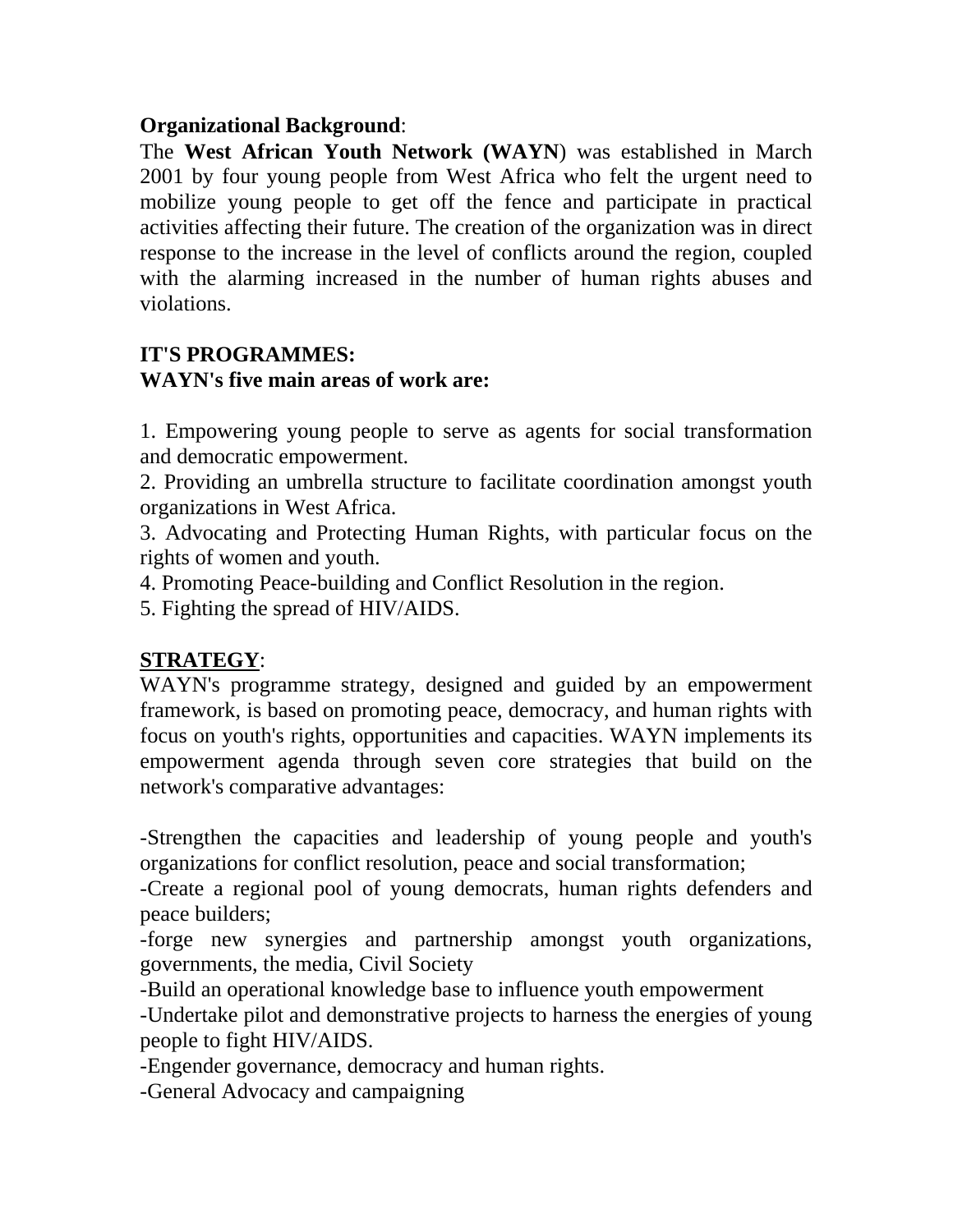As a vehicle for informed and effective advocacy, WAYN works to raise the priorities of young people in the perceptions of decision makers and opinion leaders around the region. By building alliances, the network work to expand the effectiveness and reach of individuals and groups dedicated to peacebuilding, human rights, good governance, democracy and youth empowerment.

The network shares experiences and best practices through its training programs, forums, and advocacy and outreach programs. WAYN is promoting an integral program of action in the following areas:

-**Research and Monitoring**: The Network is building a regional monitoring and dissemination system to and to keep track of particular themes;

-**Networking and Capacity Building**: The Network promotes and coordinates training and capacity building for youth organization, as part of efforts to empower young people;

-**Campaigning and Advocacy**: The Network promotes and coordinates campaigning for the empowerment of young people and undertakes advocacy on its thematic issues:

#### **A. Annual Board Meeting**

The annual meeting of the Board of Trustees of WAYN was held in Monrovia, on 29 February 2003 with only three members from Liberia, Nigeria and Sierra Leone participating:

- **1. Ojeniyi Adeola Abolanle-Nigeria**
- **2. Menamuta B. Jalloh-Sierra Leone**
- **3. Richelieu M. Allison-Liberia (Secretary)**

**I**t is worth mentioning that the Meeting was convened after several delays, due primirily to the lack of funds to ensure the physical present of Board Members. The meeting, however, convened with the participation of the other two members on line.

During the meeting, the Regional Director extensively briefed the Board of the activities of WAYN in 2002 and further presented a Programme Plan of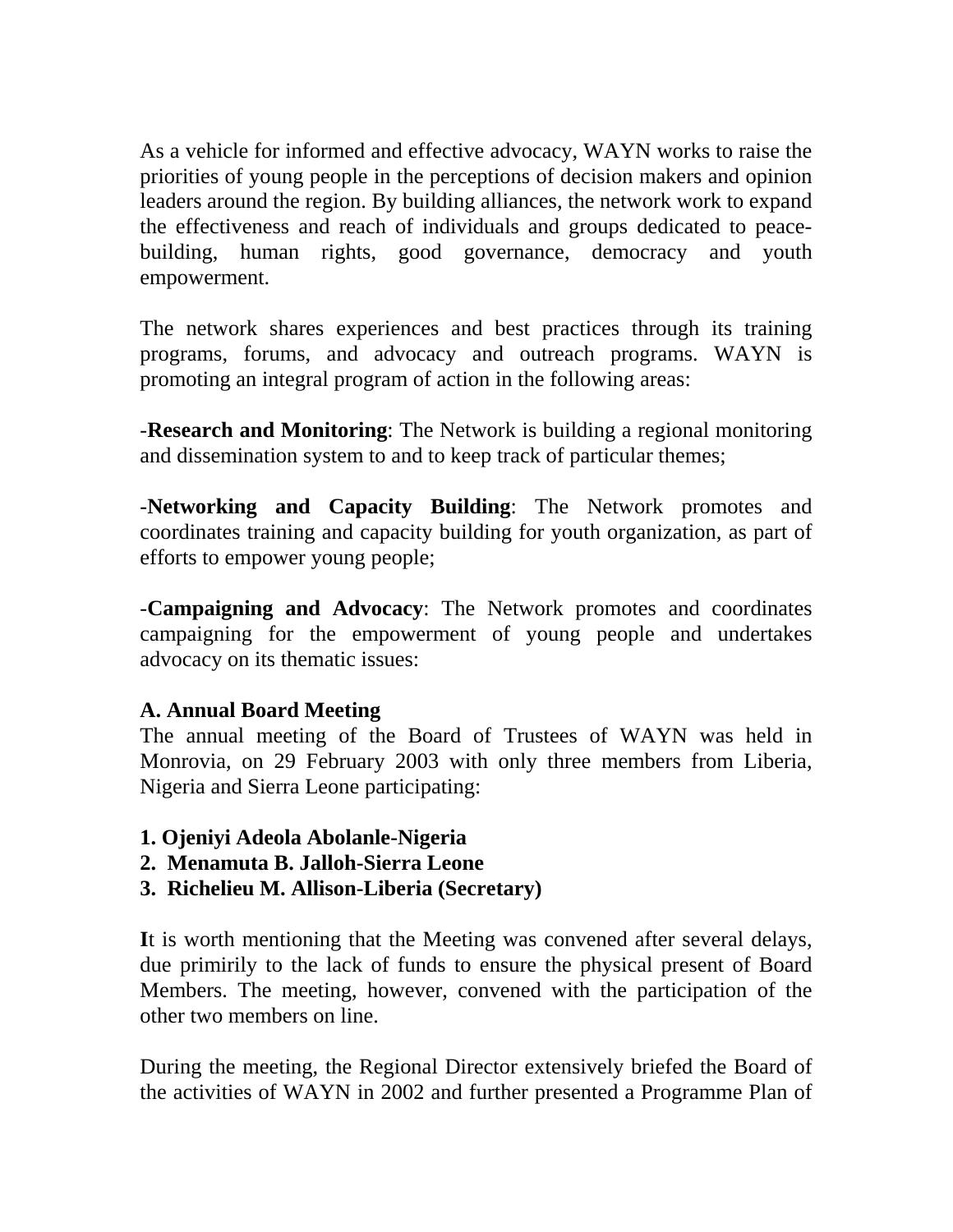Action for 2003. The Board reviewed the Report for 2002 and the 2003 Programme Plan of Action and commended the Secretariat for its commitment to implementing the Mandate of the Network despite the lack of resources to effectively tackle the numerous Programme activities.

After a day of deliberation, the Board mandated the Regional Secretariat to embark upon the following activities in 2003:

1. Foster Sustained Partnerships with governments, regional bodies, The Media, Women groups, Civil Society Groups and the donor community

2. Launch a major advocacy campaign aimed at encouraging the participation of young people in politics and local, national and regional decision making institutions

3. Formulate an Institutional Development Programme to strengthen the Institutional Capacity of the Network

4. Develop and undertake innovative projects in the areas of governance and democracy, peace building, HIV/AIDS and conflict resolution, in line with the Mission Statement of WAYN

5. Extend the membership base through the accreditation of more youth groups and the extension of programme activities to French speaking countries

# **PROGRAMME ACTIVITIES**

Armed with mandate of the Board, along with an astute organizational ability and a thorough sense of commitment, the Regional Secretariat sought out to carve and implement innovative pilot and demonstration projects in 2003. The following are some of the principal initiatives undertaken during the year under review: `

#### 1**. MRU Youth Training Seminar on Peace-building, Conflict Resolution and Children's Rights**

With Support from the Open Society Initiative of West Africa (OSIWA), WAYN organized a Special Training seminar for more than thirty five young people from Liberia, Guinea and Sierra Leone. The objectives of the seminar were to provide training in non-violent conflict resolution,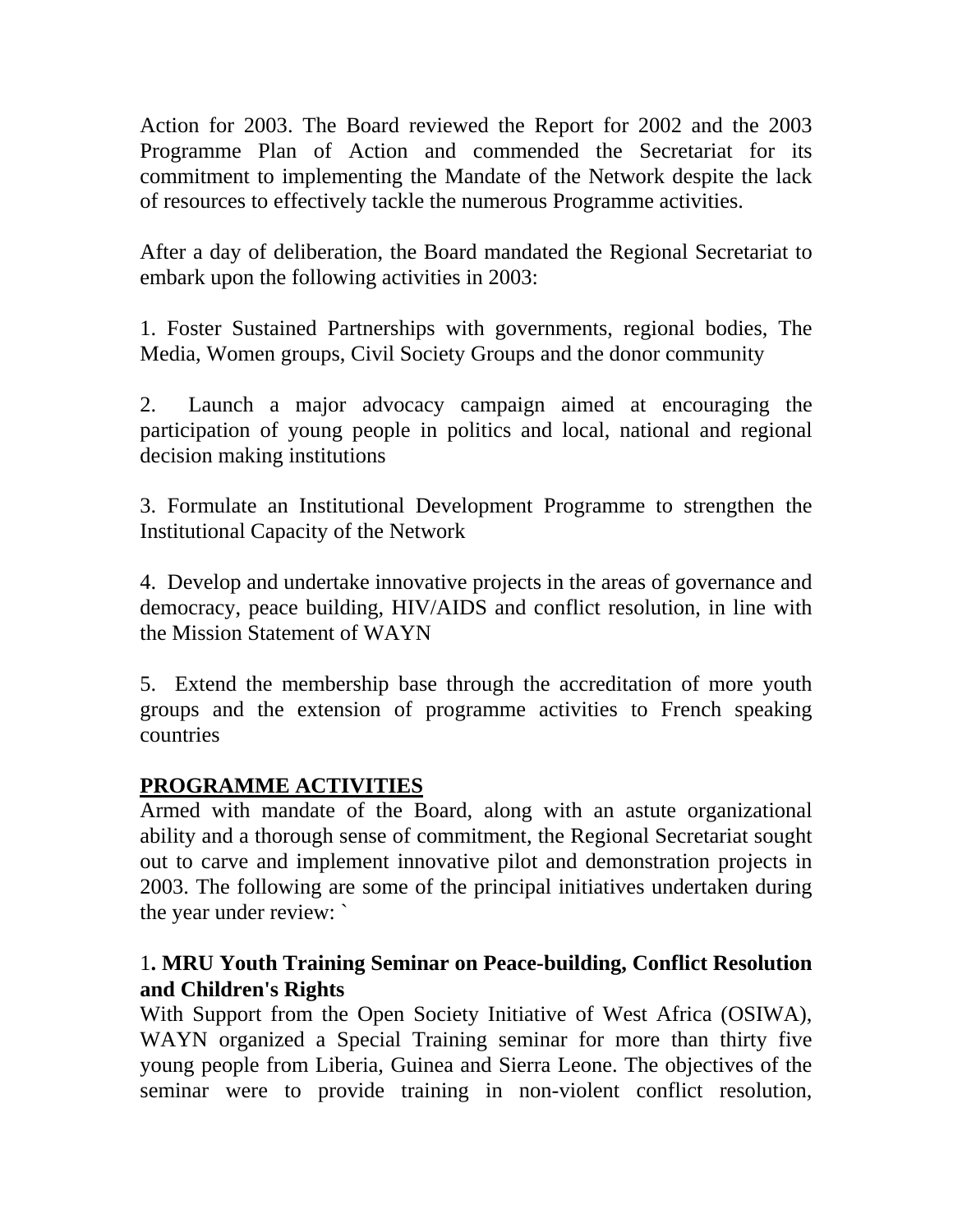leadership and Management, human rights and promote peace in the troubled MRU Region and established the MRU Youth Parliament as a catalyst for youth empowerment in the region.

The seminar was convened in Freetown, Sierra Leone from 27 July-3 August 2003. It included a Special Youth Peace Caravan by young people to Liberia and Guinea and a Peace Meeting with President Tejan Kabbah by youth representatives at the Presidential Lodge in Freetown on August 15, 2003. ]

The seminar was a resounding success with the installation of the Officials of the newly established MRU Youth Parliament on 3 August and the realization of its objectives. The officials of the Parliament include:

#### A. **Hon. Mohammed Toure-Guinea B. Hon. Ms. Salamatu Kamara-Sierra Leone C. Hon Ms. Wede Seekey-Liberia**

Since the seminar, participants have been involved in further defining the role of the Parliament and have succeeded in drafting new statutes, informing the governments of their respective countries and authorities of the Mano River Union Secretariat in Freetown.

The first session of the Parliament is scheduled to convene in Conakry, Guinea in July 2004. The Network is presently working along with the Parliament to ensure the success of this endeavour. The final Report of the Seminar is posted on the website of the United Network of Young Peace builders, an important partner and affiliate of WAYN (www.unoy.org).

# 2**. Youth and HIV/AIDS**

Realizing the danger posed by HIV/AIDS epidemic, the Regional Secretariat sought to incorporate HIV/AIDS as an integral part of its Programme Agenda 2003. In line with this, the Secretariat organized a three-day workshop for twenty youth organizations in Liberia from 17-20 April 2003. The seminar devoted much of its time to discussing stigmatization, discrimination and the danger of the disease.

The Country Teams executed seminar workshops in Freetown, Sierra Leone and Lagos, Nigeria in May. These workshops recommended the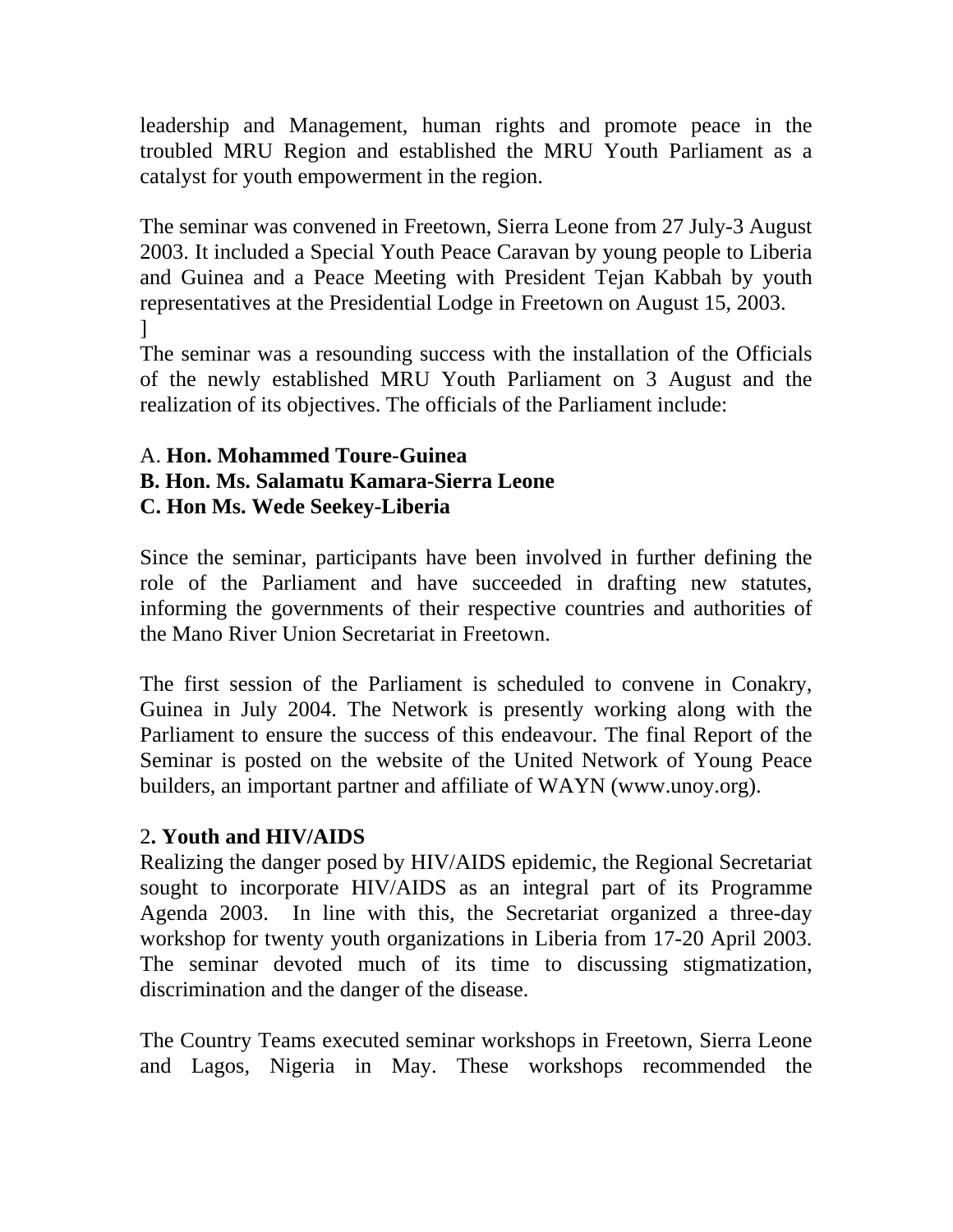strengthening of WAYN's HIV/AIDS Initiative as a means of mobilizing young people across the region.

Despite the availability of a newer combination of drugs, HIV/AIDS remains a fatal disease amongst young people due mainly to ignorance. WAYN recognizes the serious threat of the disease to the future of the region and will continue to design and implement projects aimed at fighting the scourge of the disease.

#### **3. Peace-building Initiative**

Peace building remains a vital component of the Programme Activities of WAYN. The Network's Peace building Programme aims to help find lasting solution to the multifaceted conflict in the sub-region. Building up from experiences gained from its involvement in the MRU's Conflict in 2001, the network sought to help bridge the gap of mistrusts and suspicions amongst neighbours in the region.

In June 2003, four members of the Sierra Leonean Chapter of the Network embarked upon a Peace Mission to Liberia. While in Monrovia, they met with high officials of the Liberian government, including the Ministers of Youth and State. A scheduled visit to rebel controlled areas and a meeting with the then Liberian leader was aborted at the last minute due to the intensification of the conflict in Monrovia. The visit of the delegation was mainly to promote peace.

On 15 August 2003, a high-powered WAYN's delegation met with President Ahmed Tejan Kabbah of Sierra Leone. The meeting, which was part of the MRU Youth Seminar, provided an opportunity for the youth to brief the Sierra Leonean leaders of their peace ventures and appealed to him to utilize his good offices to mend the ties between Liberia and Guinea. President Kabbah, for his part briefed his youthful guest about the events in the Mano River Union and promised to work for peace.

A delegation from the Network also visited border towns between Sierra Leone and Guinea in August to identify with the problems of the local people and to help foster cross-border dialogue.

On August 1, 2003, the Network had an informal meeting with a senior Official of the Liberian rebel group, Liberians United for Reconciliation and Democracy (LURD), Mr. Edward Farley in Freetown. The meeting was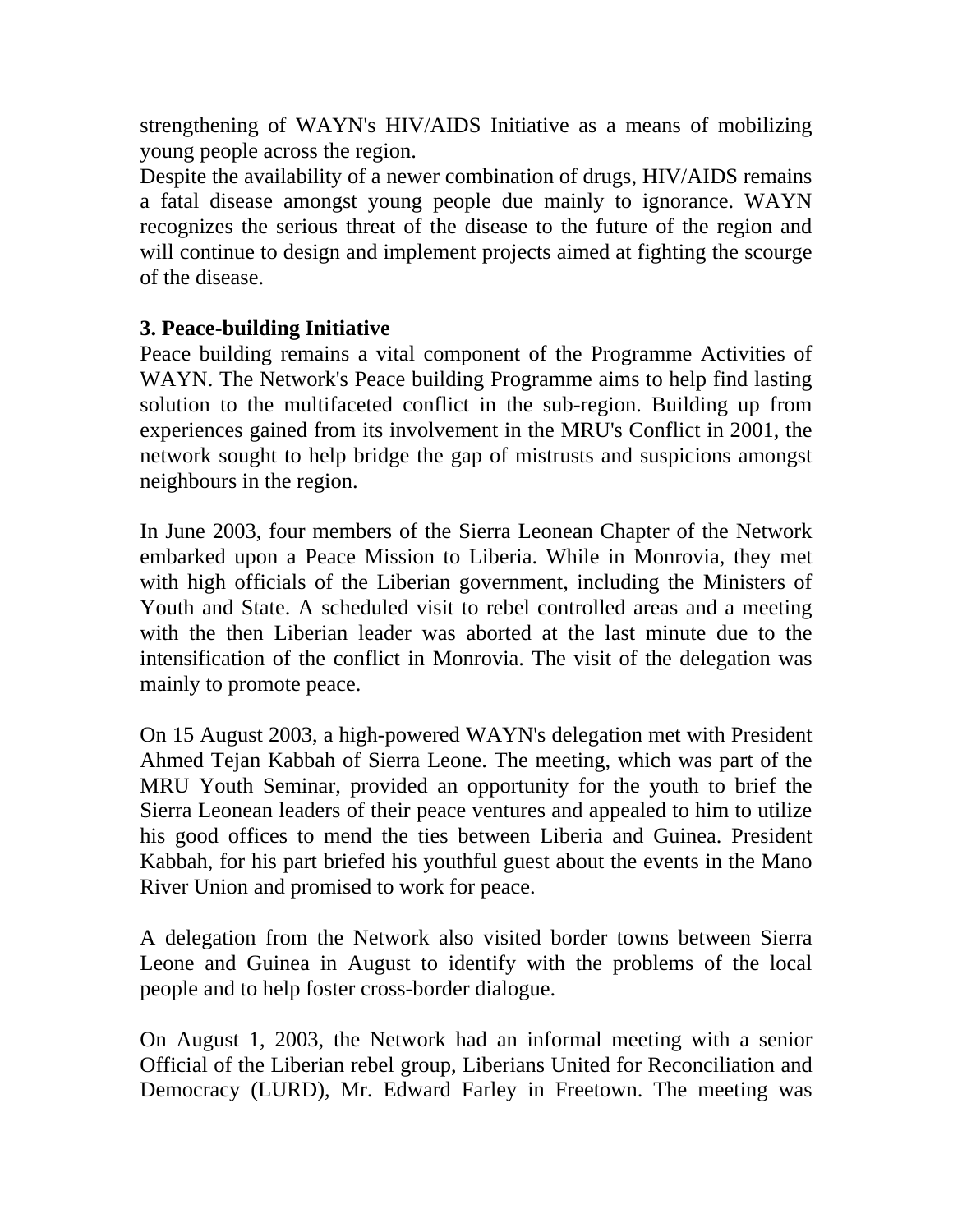intended to express the grievances of the network as they relate to the recruitment of child soldiers.

#### 4. **Partnership/Advocacy**

Over the last twelve months WAYN has established and maintained closer contacts, communications and channels of exchange of information, ideas and concerns with Regional bodies, Governments, The Media, Civil Society and women Groups. Amongst the key partnerships developed and sustained in 2003 include:

a. **African Youth Parliament**. The African Youth Parliament (AYP) is based in Nairobi, Kenya. It seeks to promote youth empowerment and social integration in Africa. In March, AYP hosted an Assembly of African Youth in Nairobi, Kenya. Based upon a Memorandum of Understanding signed in Cotonou, Benin in November 2002 between WAYN and the AYP, the Network was selected as an Action Partner of the Foundation in March.

**b. Coalition to Stop the Use of Child Soldiers (CSC).** CSC campaigns to prevent the use of child soldiers and to promote their demobilization, rehabilitation and reintegration. It was formed in May 1998 by six leading non-governmental organizations. Its Secretariat is based in London, England. In January 2003, a line of communication was open between CSC and WAYN. CSC contributed information materials on Child Soldiers for use by the participants at the MRU Youth Seminar on 24 January. WAYN formally completed the application for CSC's membership on 19 February. In March, CSC requested WAYN to acts as its Focal Point in West Africa. Notes were also exchanged between the two organizations about the possibility of convening a Regional Seminar on Child Soldiers in June, as part of activities marking the Day of the African Child. However, this project did not materialize.

**c. Child Protection Unit, ECOWAS. W**AYN maintains a very cordial and rewarding relationship with the Child Protection Office of the Economic Community of West African States. This Unit continues to provide technical assistance to WAYN in the area of Child protection. Discussions aimed at convening a Regional Seminar on War Affected Children as a follow up to the Accra Conference on War Affected Children 2000 were held between WAYN's Regional Director and the Head of the Unit, Mr. Ibrahima Diouf.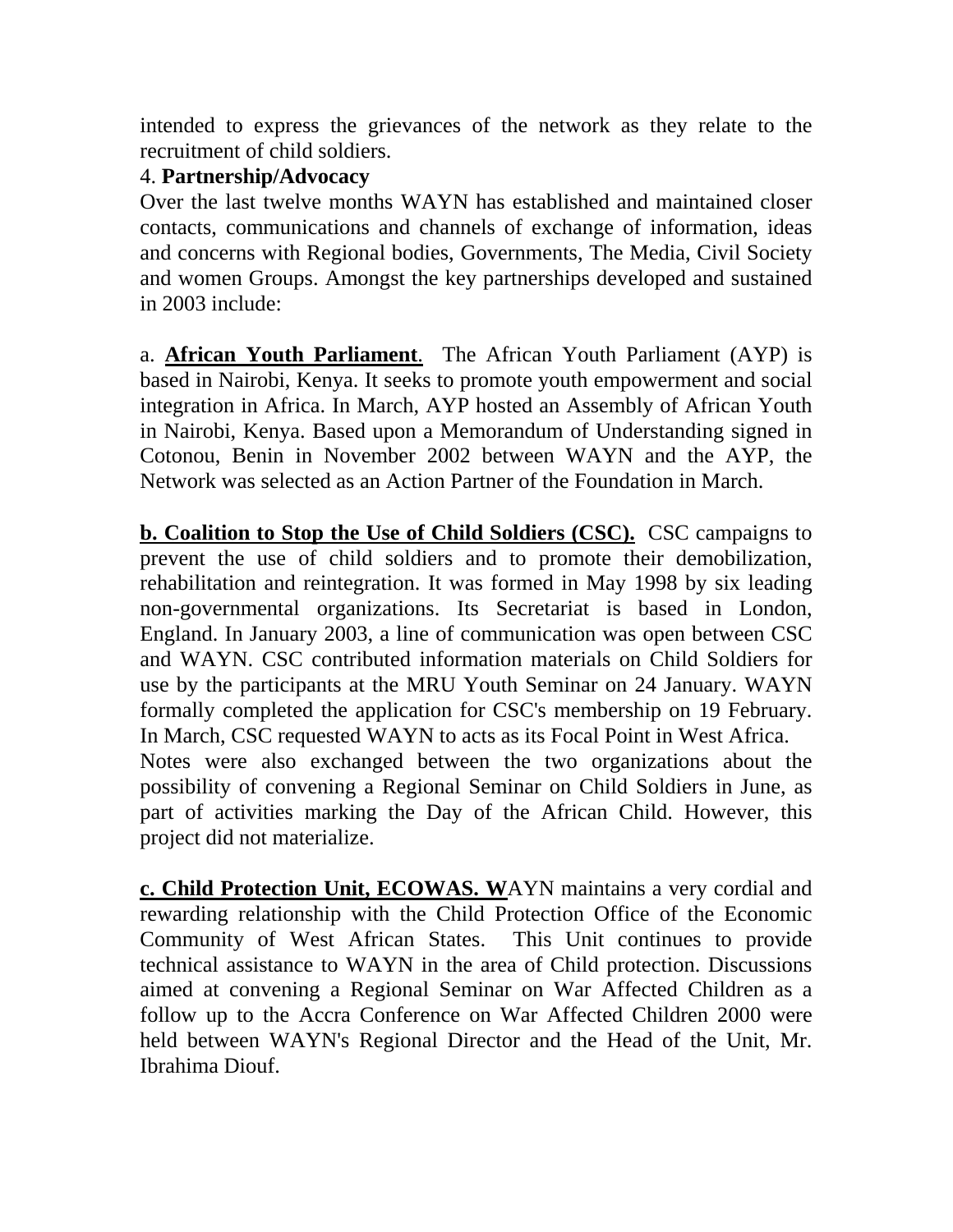**d. African Network of Young Peace builder(ANYP)** The ANYP was estabished in Franschhoek, South Africa in July 2001 by young people from 34 African countries with a special focus to analyze the role of young African in peace building. WAYN joined the Network in 2002 and remains an active member during the year, contributing positively to various Peace and conflict resolution Interventions.

**f. United Network of Young Peace builders (UNOY**). UNOY Foundation is based in the Netherlands and is involve in youth programmes around the globe. It oversees the activities of the ANYP. During the year UNOY Foundation provided UNOY provided immense technical support to the work of WAYN Two small grants in July and December to help cope with the transfer of WAYN activities from Liberia to Sierra Leone.

Activities of WAYN are hosted on the website of UNOY. In November, WAYN commenced work with UNOY Foundation on the formulation of the necessary strategies for the hosting of an On Line Youth Transforming Conflict Course and a Face-to-Face Meeting in Freetown for young people from West Africa in 2004. This project will be held in collaboration with the Network University, UNOY-Sierra Leone, the Dutch National Youth Council, All African Student Union and the Student Forum 2000. WAYN is making a significant contribution to the proposed project activities.

**g. United Nations of Youth-Sierra Leone (UNOY-Sierra Leone.** During the year, WAYN developed a very positive partnership with the United Nations of Youth-Sierra Leone. This partnership paid off well when UNOY-Sierra Leone provided immense technical assistance to the convening of the MRU Youth Seminar in Freetown. UNOY-Sierra Leone also provided moral and emergency assistance to the Network during its initial transfer to Freetown. UNOY-Sierra Leone was established in 1989 as an affiliate of UNOY Foundation and has been involved in innovative programs in the areas of peace-building and conflict resolution.

h**. Open Society Initiative of West Africa.(OSIWA)** OSIWA is based in Dakar, Senegal. It is dedicated to supporting the creation of open societies in West Africa marked by functioning democracy, good governance; the rule of law, wide spread civil participation and basic freedoms. During the year it proved to be a major funding partner of WAYN, providing the financial support for the MRU Youth Training Seminar. WAYN hope to develop a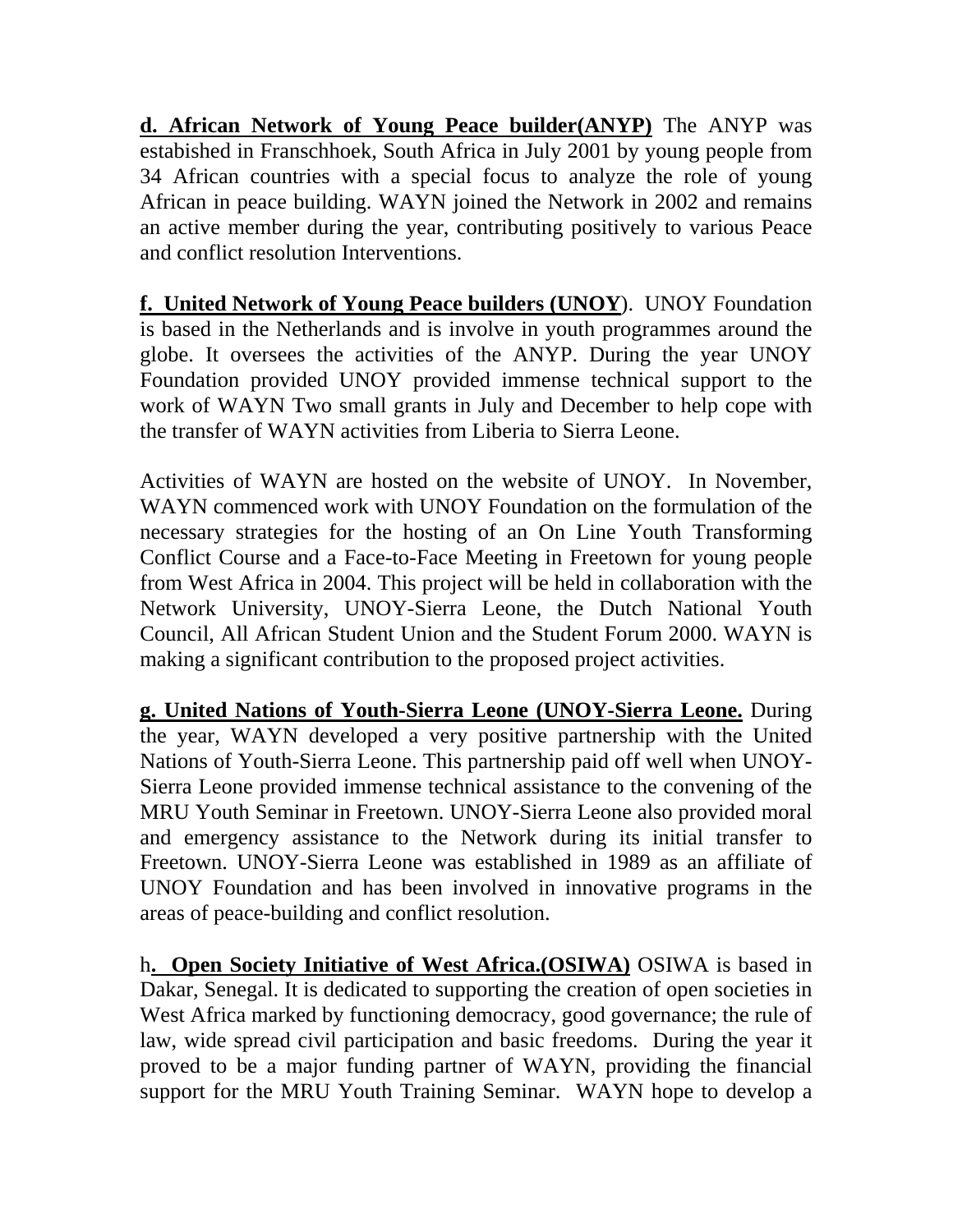more sustained partnership with OSIWA especially in the areas of youth empowerment, peace-building, HIV/AIDS democracy, human rights and good governance.

**i. Peace Building Department, University of Sierra Leone.** During the year, the Peace building Department of the University of Sierra Leone provided technical support to the Peace Building Initiative of the Network. WAYN hopes to seek future collaborations with this Department for the short-term training of young people from across the region.

# **J. NEW PARTNERSHIP FOR AFRICAN DEVELOPMENT (NEPAD)**

In July 2003, WAYN was invited to participate in the Civil Society Meeting of NEPAD, which convened in Maputo, Mozambique in July. However, due to poor communication problems, resulting from the problems in Monrovia, Liberia at the time, it was not possible to participate in this important meeting.

k. **Action for Conflict Transformation-West Africa (ACTWA).** Based in Freetown, Sierra Leone, ACTWA focuses on Conflict Management and Transformation in West Africa. A Memorandum of understanding seeking to promote the involvement of young people in conflict transformation activities was signed between the two institutions in November.

L. **World Health Organization-Freetown Office.** The WHO Country Office in Sierra Leone, through its Representative, Dr. Joaquim Saweka presented one Basic Health Kit to WAYN on 31 July for use at the MRU Youth Seminar.

Beside those mentioned above, WAYN also forged closer ties with other Local regional and international institutions, civil society groups and donor agencies.

# 5. **Human Rights and Gender Initiatives**

WAYN recognizes the importance of human rights and democratic values as essential elements in the building of a vibrant region. Accordingly, during the year a new unit, a Human Rights and Gender Unit was set up, under the leadership of Ms. Hadja Camera of Guinea.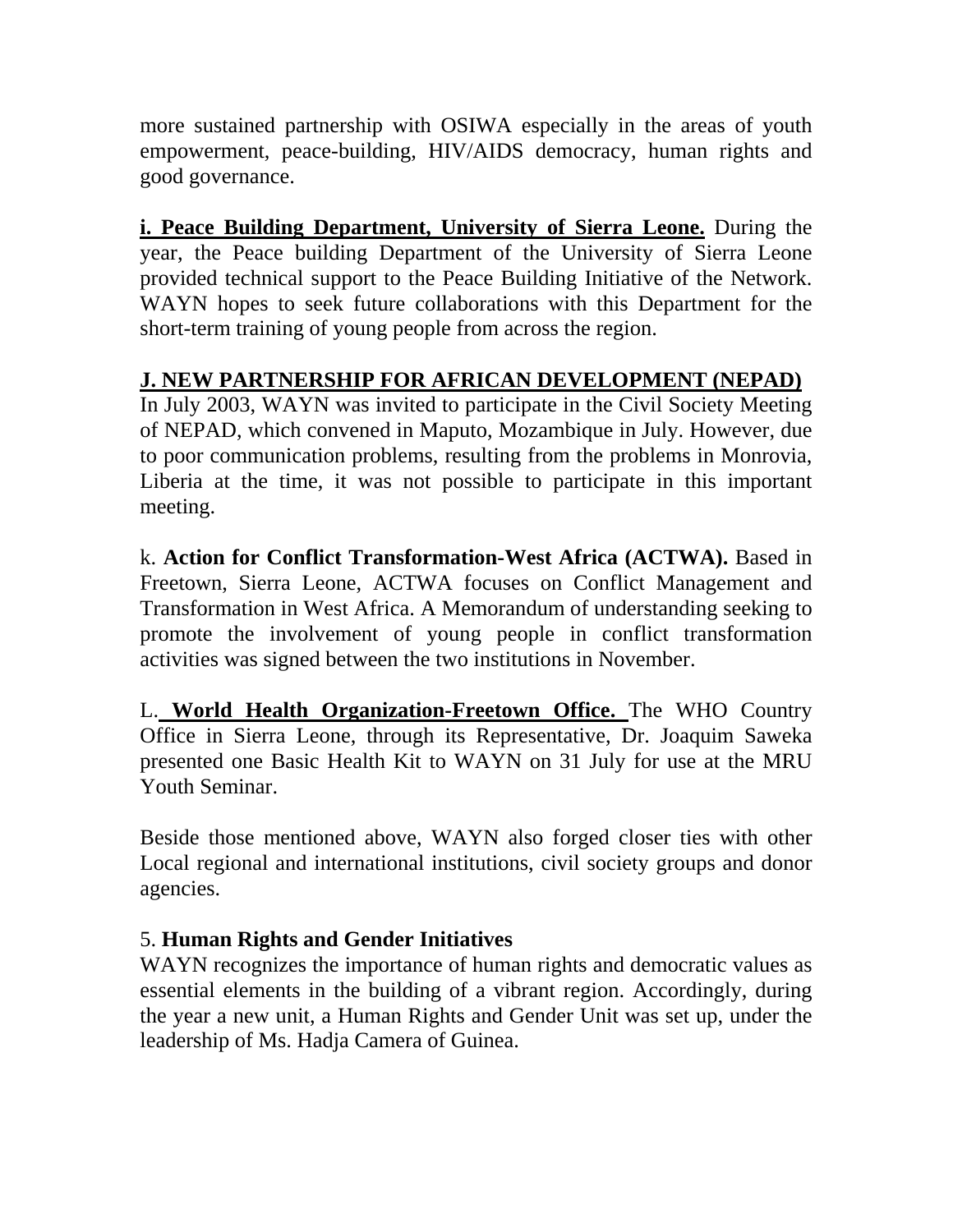This action was in direct response to one of the resolutions adopted at the first West African Youth Summit held in Monrovia from 16-20 November 2001. At the end of the summit, the participants, being cognizant of the increase in the number of human rights violations and gender based violence across the sub-region, mandated the Regional Secretariat to create a Human Rights and Gender Desk, specifically to engage in human rights education, promotion, gender mainstreaming and democratic development.

In September 2003, a two day Enrichment and Strategy Meeting was held in Freetown, Sierra Leone by the Regional Secretariat to basically define and formulate a Human Rights' Plan of Action for the Network. At the end of the exercise, which was primarily characterized by brainstorming and frank exchange of ideas, the participants agreed to adopt the following activities to form an integral part of the Human Rights Programmes 2004-2005 of the West African Youth Network:

# **1. Human Right Education**

a. Strengthen the capacity of youth organizations to undertake human rights education efforts (e.g., training, awareness campaigns, information dissemination and advocacy) aimed at building a regional culture of peace

b. Provide a unique opportunity for youth to deepen their understanding of human rights and of the essential role of human rights education in effecting social change.

# **2. The Promotion and Protection of women and children's rights**

- a. Violence against women
- b. Traditional practices affecting women
- c. Child Soldiers and Child Protection Initiatives
- d. Child Labour

# **3. Human Rights Advocacy and Awareness Campaign**

a. Undertakes advocacy and coordinate human rights campaigns amongst young people aimed at raising human rights awareness at regional and local level;

b. Adopt a Research, Monitoring and Reporting Mechanism to monitor human rights abuses and violation at national and regional levels;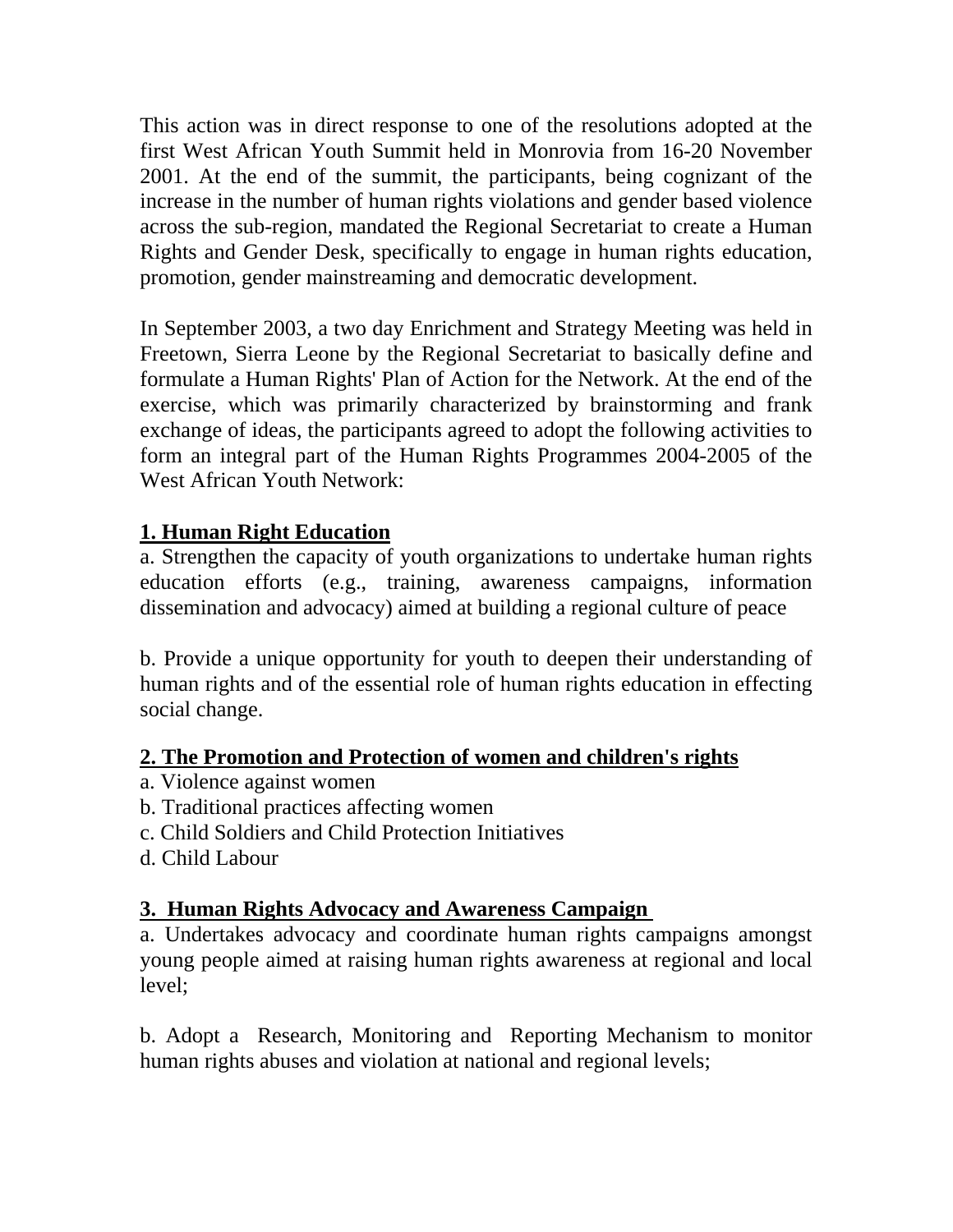c. Launch an Annual Youth Human Rights Report to help report and measure the human rights records of West African Countries and progress made on human rights issues by these countries.

# **6. Child Protection Programme**

Practical discussions were held with the Child Protection Unit of ECOWAS on the need to organize a Regional Consultation as a follow up to the Accra Declaration on Child Soldiers. This consultation is aimed at following up the progress made from the Accra Meeting which was held in 2000. The ground round for this important initiative is still being work out.

A Mano River Union Sub Regional Mechanism on Child Soldiers was formulated in August as part of the MRU Youth Seminar. This Mechanism has targeted the full DDR of child soldiers in Liberia and has commenced work in this direction, in collaboration with the Country Team of Liberia, the UN Mission in Liberia and other relevant institutions.

In February, The Network joined the Coalition to Stop the Use of Child Soldier; a UK based International Network working to prevent the recruitment and use of children as soldiers, to secure their demobilization and to ensure their reintegration into society.

In August, the Network took up issue with the Liberian rebel group, LURD on the continuous recruitment and use of children as child soldiers. In a meeting in Freetown, WAYN expressed dismayed over the continuous use of children as soldiers in the Liberian crisis. The representative of LURD categorically denied the new recruitment of children and presented a Press Release dated 30 May 2003 from its Voinjama Headquarters requesting all its commanders to undertake the disarmament of all children within their ranks and files to support his statement.

# **6. Democratic and Governance Initiative**

During the year under review, elections were held in Togo, Nigeria and Guinea but unfortunately the results of these elections demonstrated the refusal of West African Countries to subscribe to the basic tenets of free and fair elections. The continuous lack of transparency and good governance has contributed largely to the increased in the number of civilian conflicts around the region.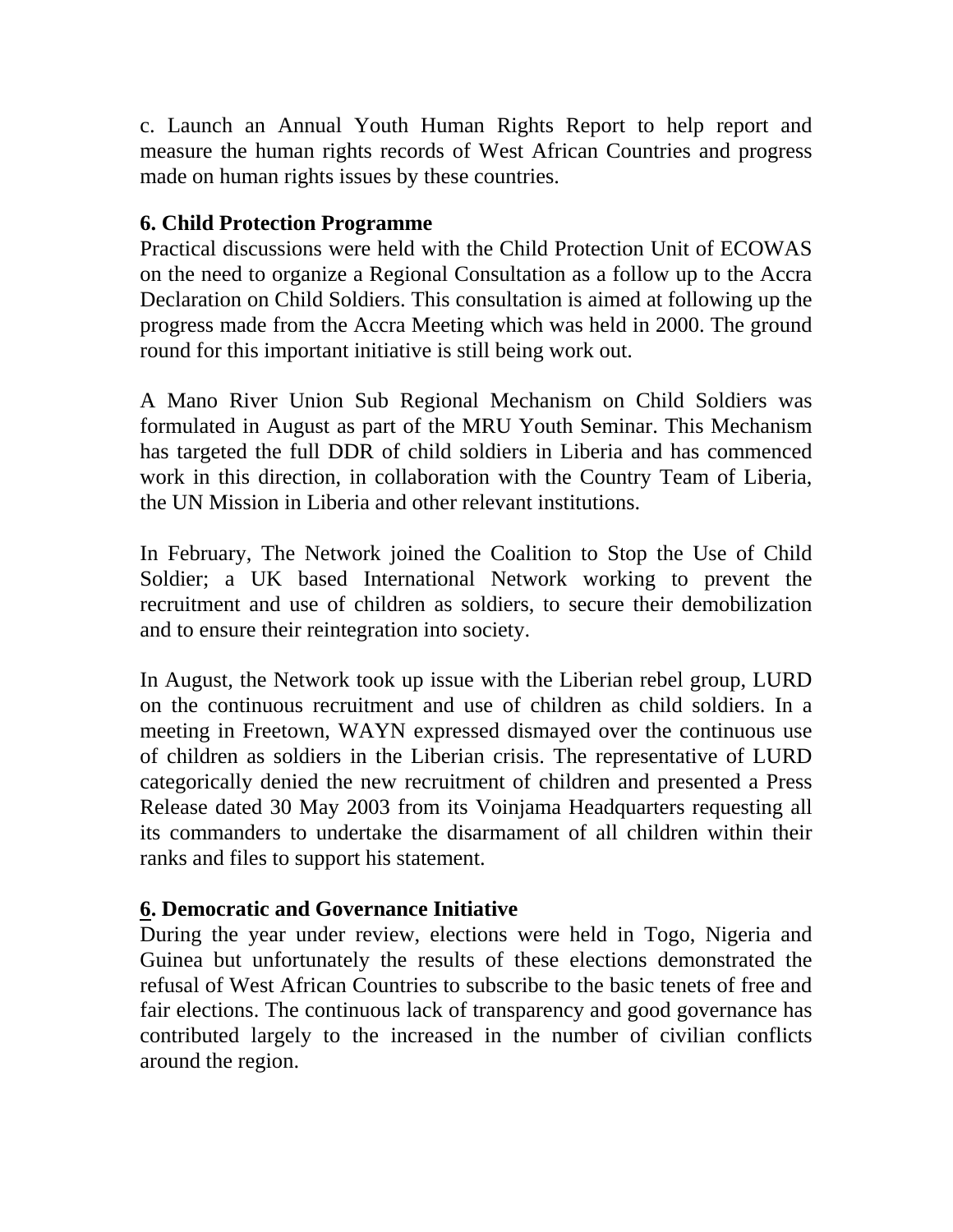WAYN has continued to stress the importance of inculcating the concept of good governance and transparency at all levels of society, commencing from national governments. In a region saddened with regional conflicts, WAYN has further stressed the need for the adoption of the basic tenets of democracy in the region to help create an open society and avoid the violent change of governments that have too often characterized the political climate of West Africa.

Toward these ends, the organization developed a number of proposals during the year and has commenced seeking the support of the donor community in this direction. One of its basis projects seeks to empower young people as agents for the consolidation of democracy, good governance and transparency in the region.

A long term objective of WAYN's Democratic Initiative is to build a regional pool of young democrats and to further seek and encourage the election of more young people and women to national and regional decision making institutions. WAYN shall therefore continue to seek support for its Governance and Democratic Initiatives as it is of the firm conviction that Democracy and good governance are sine qua non to the survival of West Africa.

# **AFRICA'S FUTURE PLAQUE 2002**

The Africa's Future Plaque is an annual award initiated by the Network in 2002 to recognize the selfless efforts of those individuals and institutions that through their actions have contributed to the advancement of peace, good governance, human rights and youth empowerment in the region. The Plaque has also serve as an advocacy tool. It is governed by a Special Regional Board of Trustees who is charged with the responsibility of approving and endorsing all nominees for the Award.

In early 2003, the Board received more than eight nominees for 2002 from across the region. After two months of deliberation and discussion, President Ahmed Tejan Kabbah, who was nominated by members of the Sierra Leonean Chapter for his role in the search for peace in the Mano River Union Basin, was unanimously approved as winner of the Award for 2002. President Kabbah was presented the Award in August 2003 at an elaborate ceremony in Freetown.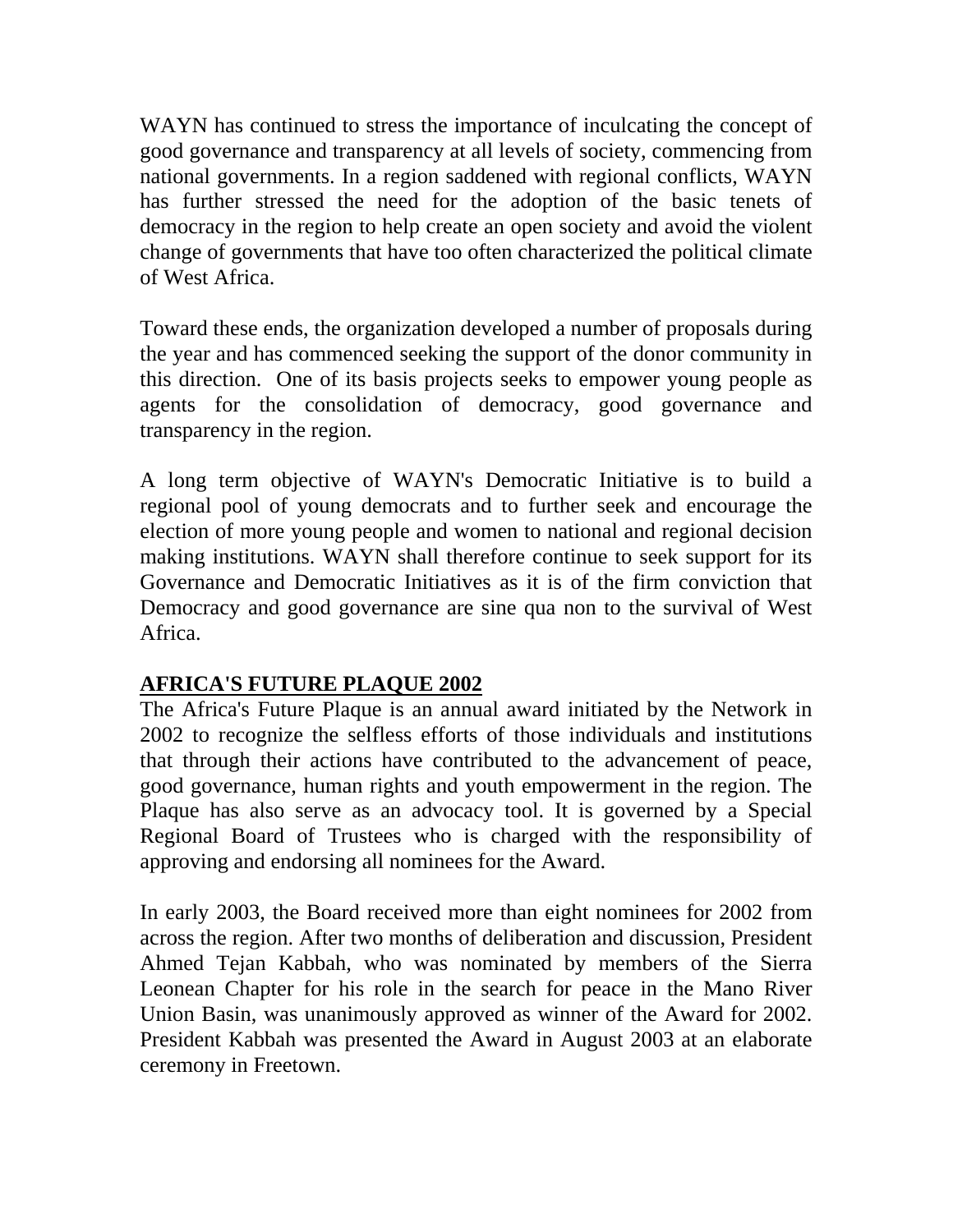In November 2003, more than ten institutions and personalities were nominated for the 2003 AWARD and the Board has commenced passing on the various nominations.

#### **Designing of New Logo**

A new logo was designed and subsequently approved in July 2003 for use by the Network. Designed by Patrick Mason of Liberia, it officially came into use on 10 August 2003.

#### **NEW Country Team and Representatives**

In 2003, the Regional Secretariat, in keeping with the mandate of the Board, set up to decentralize the overall activities of the network, with particular focus on extending its programme activities to francophone countries.

Accordingly, the following new Country Representatives were selected:

#### **1. Andre Aafanou-Togo 2. Makingfing Konate-Mali**

They have both accepted their new assignments and have joined the bandwagon of emerging leaders determined to break down traditional paradigms and forge ahead for a new West Africa.

# **REGIONAL SECRETARIAT**

The Regional Secretariat continues to implement the mandate of the Board in accordance with the Mission Statement of WAYN. A Regional Director, who is ably, assisted by two Programme Officers, who worked on a part time basis, heads the Secretariat.

Owing largely to the conflict in the Liberian capital, the offices of the Regional Secretariat were transferred from Monrovia to Freetown, Sierra Leone in July. As a result of this, the Secretariat lacks basic office equipments at the moment to fully meet it demanding challenges. Even before this transfer, the Office was faced with some rental problems early on in the year due to the lack of needed resources for the new fiscal year.

At the moment, the Secretariat is housed at the National Stadium Complex in the heart of Freetown. As a result of the transfer, the Country Office in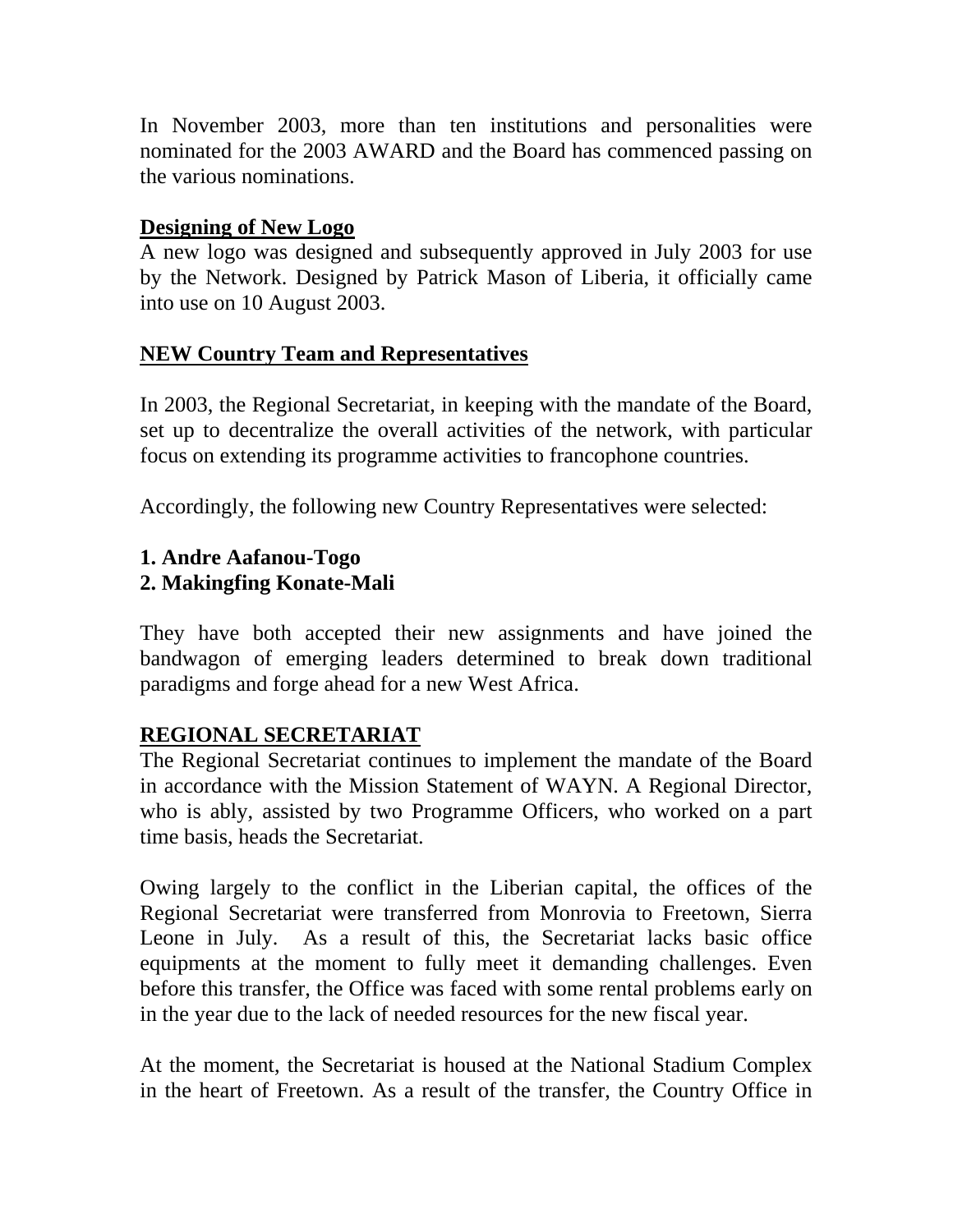Freetown had to be upgraded through the procurement of the necessary legal registration documents from the relevant institutions in Freetown. The Secretariat was also constraint to employ the services of Mr. Ansu Konneh as Financial Consultant to help formulate and maintain the financial system of the institution. Mr. Kanneh, a Sierra Leonean National and a graduate of the Fourah Bay College, has achieved a lot in a short period of time.

During the period under review, Ms. Hadja Camera of Guinea also worked part time at the Secretariat for about three month as Gender Focal Point trying to set up the Gender Desk of WAYN. She also helped to coordinate the activities of the MRU Youth Parliament and serve as French Translator, helping the Secretariat in this important assignment.

The United Network of Youth Foundation and the United Nations of Youth-Sierra Leone provided immense financial and emergency assistance to WAYN during the year to help cope with the difficulties resulting from the transfer to Freetown.

| Position                           | Name                             | <b>Nationality</b> |
|------------------------------------|----------------------------------|--------------------|
| <b>Regional Director</b>           | Richelieu Allison                | Liberian           |
| <b>Programme Coordinator</b>       | Ojeniyi Adeola Abolanle Nigerian |                    |
| Sr Programme Officer               | Vacant                           |                    |
| <b>Assistant Programme Officer</b> | Hadja Camara                     | Guinean            |
| <b>Assistant Programme Officer</b> | Ansu Konneh                      | Sierra Leonean     |
| <b>Country Representatives:</b>    |                                  |                    |
| <b>COUNTRY</b>                     | <b>Representative</b>            |                    |
| 1.Ghana                            | Victor Erin                      |                    |
| 2. Liberia                         | Finley Karngar                   |                    |

#### **Present Staff and Associates:**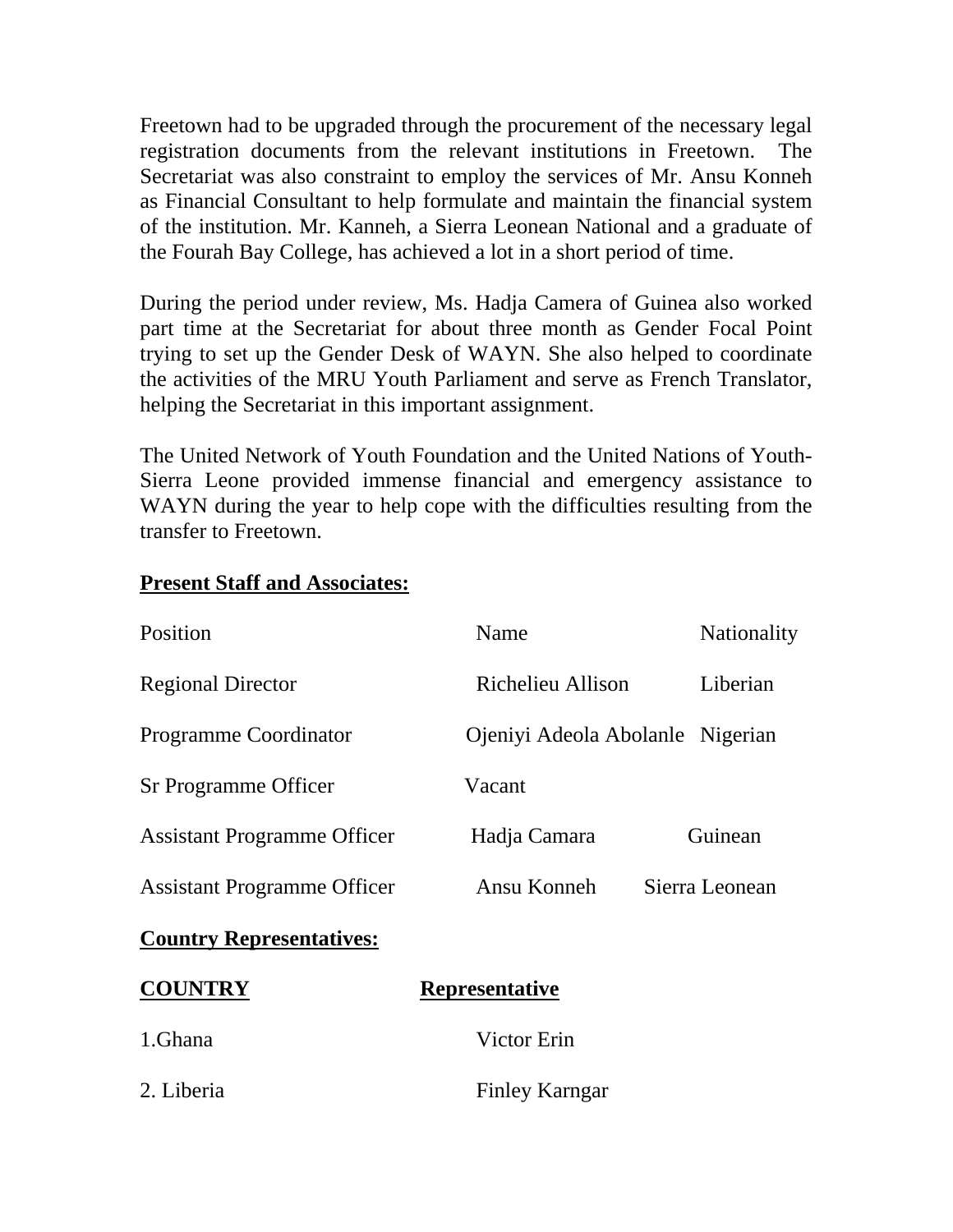| 3. Mali         | <b>Makifing Konate</b>  |
|-----------------|-------------------------|
| 4. Nigeria      | Ojeniyi Adeola Abolanle |
| 5. Sierra Leone | Ms. Sokinny Allen       |
| 6. Togo         | Andre Aafanou           |
| 7. Guinea       | Ms. Hadja Camera        |
| 8. Ivory Coast  |                         |
| 9. Benin        | Vacant                  |

# **ANNUAL EVALUATION MEETING**

The annual **Programme Evaluation Meeting (PEM**) was convened in Freetown on 11 December. This meeting was basically intended to help the secretariat identify the strengths, weaknesses, opportunities, and threats of the Network during the year under review as well as the lessons learned and challenges, with the aim of adopting recommendations to help guide the activities of the organization in 2004.

The following observations were highlighted:

- The lack of an organizational website. In such an advance information age, the importance of a website cannot be overemphasised. It greatly enhances the work of an organization and help to disseminate information on a regular basis. It was therefore stressed that a website be developed and maintained as soon as possible. The unique role of UNOY FOUNDATION in hosting relevant information pertaining to the network was however commended.
- The lack of adequate participation of young people across the region in regional and public decision making processes have greatly affected the contribution of young people to social transformations and democratic changes. It is recommended that WAYN adopt an Aggressive Advocacy Project to encourage the participation of more young people and women in politics and decision-making bodies.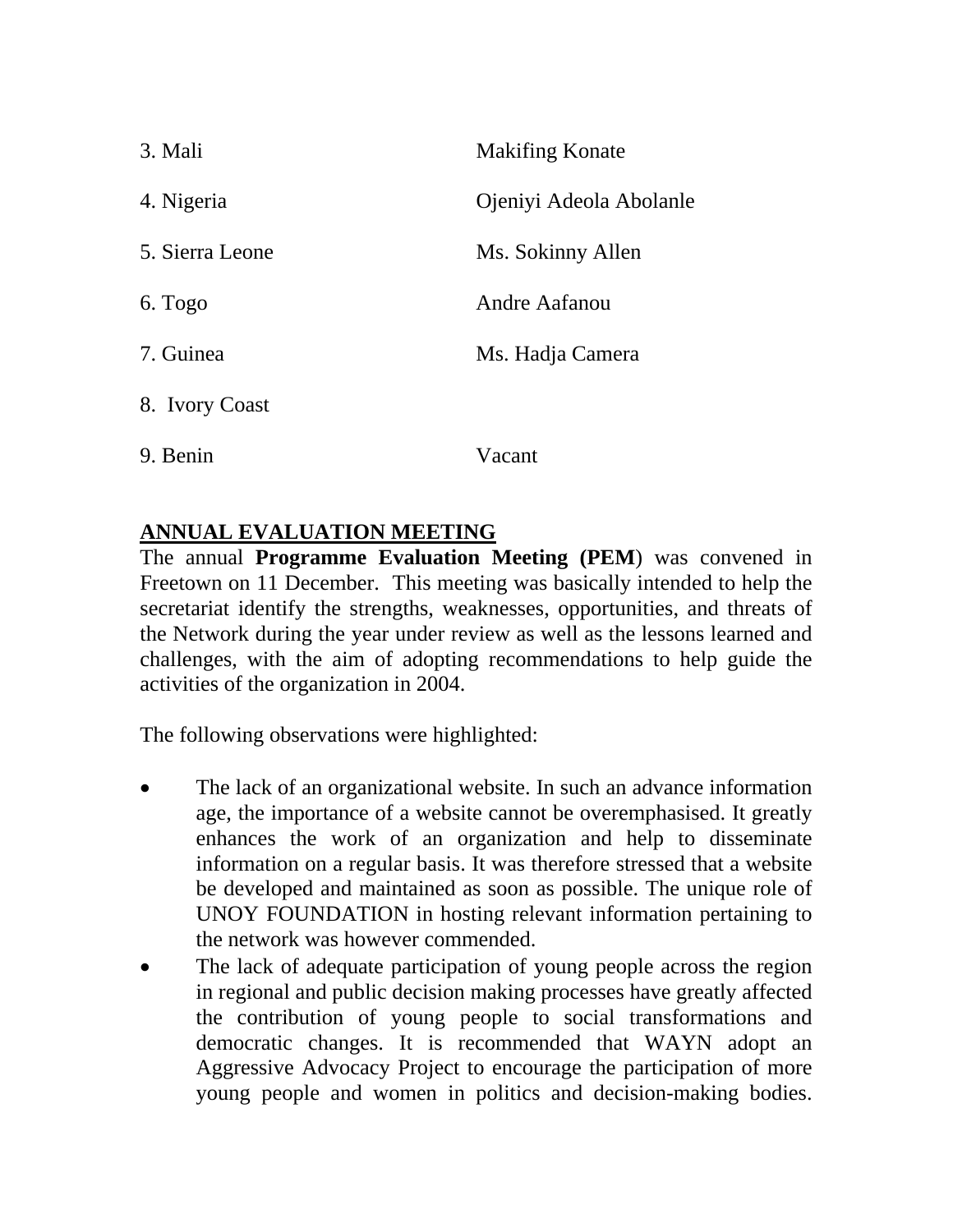The project should actively encourage the mass participation of young people and women in democratic campaigns, elections and other activities that will promote the candidacies of women and young people.

- The need to augment the programme Team of the network. Over the last few months, the activities of WAYN has grown tremendously, in line with the many challenges that continue to confront the youths of West Africa and there is an urgent need for the infusing of new staff members into the overall programme activities of the institution. Attention should be paid to the recruitment of professional staff members, on voluntary and part-time basis to help implement the numerous activities of the network.
- The current programme of cooperation and partnership with relevant institutions has contributed immensely to the attainment of the network's objectives. The need to establish and nurture constructive and creative partnerships in a manner that would not only leverage and help accelerate the process of regional change and youth empowerment but would also significantly enhance the efficiency and effectiveness of utilization of the donor resources cannot be overemphasized as well.
- That Mr. Andre Aafanou, Country Representative of Togo, be selected as Human Rights Focal Point to oversee the Human Rights Unit of the Network. This young Togolese journalist holds a Master Degree in Law and could help to strengthen this very important component of WAYN in the coming months.
- That the Freetown country Office be strengthened along side the Monrovia office to effectively coordinate the activities of the network and that necessary equipment, computers, etc is procured. An Institutional Development Proposal is developed in this direction.

# **OBITUARY**

In August, the Network was hit with the sad news of the death of one of its Programme Assistants Mr. Edward Urias Swaray, Jr. A Liberian, Swaray played an important role in coordinating the logistical arrangements of the MRU Youth Seminar from Monrovia to Freetown and served the institution from its early days. Armed men reportedly killed him during the fracas in Monrovia. May his soul and the souls of all departed youth rest in eternal peace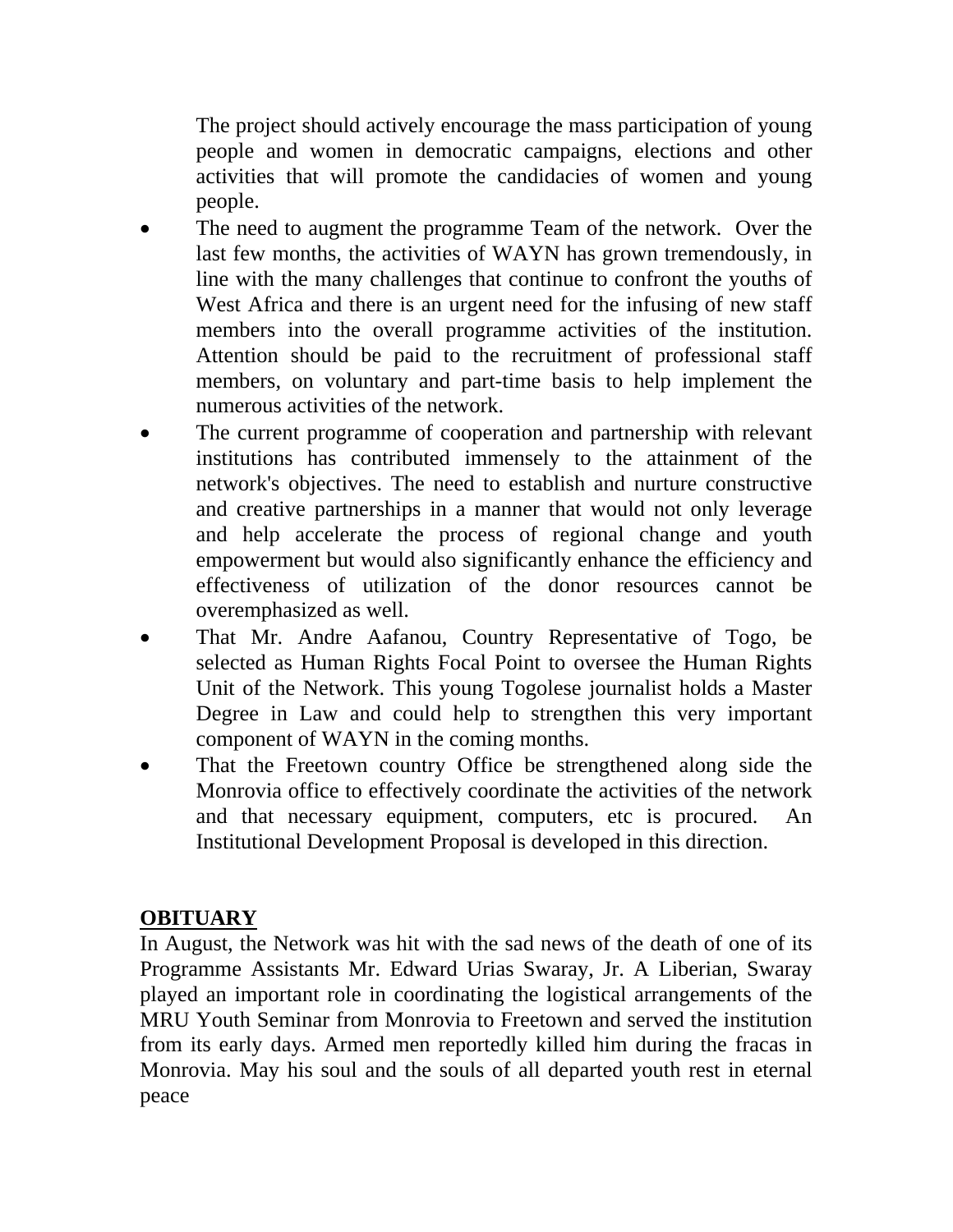#### **Appreciation and Special Acknowledgement:**

WAYN wishes to acknowledge the contribution and support of the following individuals and institutions that made significant contributions toward the attainment of it objectives during the year. This Report would be uncompleted if we failed to recognize their work and efforts. We look forward to further enhancing our partnerships and collaborations in 2004.

#### **1. Open Society Initiative of West Africa**

- **2. Ministry of Youth and Sport, Sierra Leone**
- **3. Ms. Maria Kooijman Executive Secretary, United Network of Youth**
- **4. United Network of Youth, the Netherlands**
- **5. Ms Christiana Clarke Former Programme Officer-Africa Coalition to Stop the Use of Child Soldiers**
- **6. Mr Ibrahima Diouf Special Advisor, Child Protection ECOWAS**
- **7. Positive Africa-Ivory Coast**
- **8. Peace Studies Department University of Sierra Leone**
- **9. United Nations of Youth-Sierra Leone**
- **10. Mrs. Mary Dunn-Gadeh Yeato Educational Center-Liberia**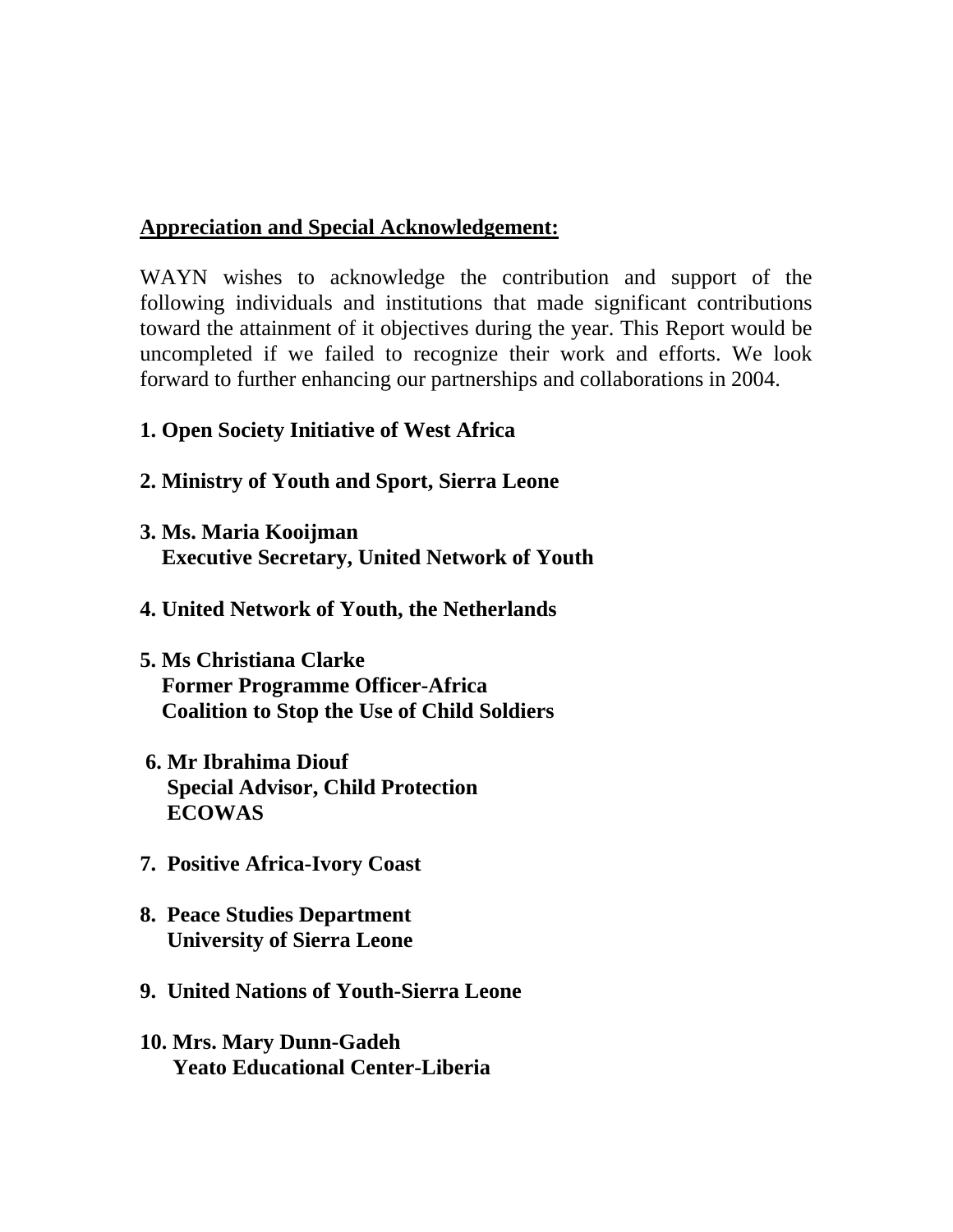- **11. Ms. Dorothy Ndungu Nairobi Peace Initiative-Nairobi, Kenya**
- **12. African Network of Young Peace builders**
- **12. Mr. Chidiki Ndukwu Nigerian Student Union of the Nation Nations**
- **13. The Inquirer Newspaper-Liberia**
- **14. Africa Peace-Cotonou, Benin**
- **15. African Youth Parliament, Nairobi, Kenya**
- **16. African Network of Young Peace builders**

#### **USEFUL Contact Addresses**:

Freetown Office National Stadium, MainBowl Freetown, Sierra Leone Email: waynyouthpeacewb2001@yahoo.com Tel: 00232 76 712216

Ojeniyi Adeola Nigerian Country Representative/Programme Focal Point Email: princeadeola@yahoo.com Tel: 0023408023411648

Makafing Konate Malian Country Representative email: makcool@cooperation.net Tel: 002236729075

Hadja Marima Camera Guinean Country Representative Gender Focal Point Email: mariamasuzanne@yahoo.fr Mobile: **0037747 673042**